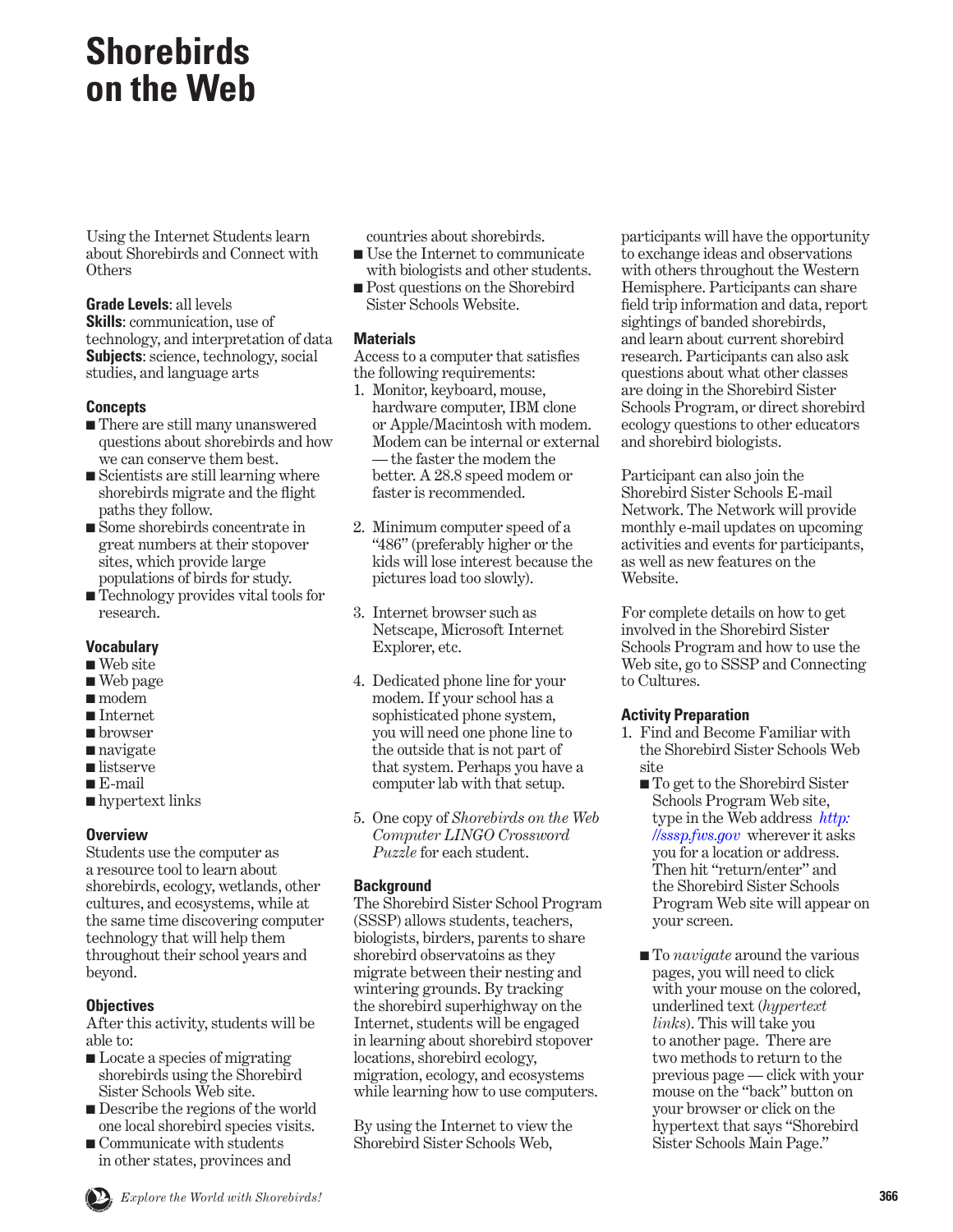- To quit the *browser* program, click on the quit button or click on File, Quit/Exit in the menu bar at the top of the page.
- 2. Join the Shorebird E-mail Network
	- To join the network, you will need an *E-mail* address. An E-mail address may look something like this: sandpiper@ western.flyway.net.
	- Depending on how your school is set up, you may already have an *Internet* connection or may need to sign up with an Internet provider. The computer support staff at your school can help you set up an E-mail address.
	- Once you have an E-mail address, join the E-mail Network by clicking on the "I want to join the Network" box on the Shorebird Sister Schools Registration page on the Website. You can also send your request directly to the Shorebird Sister Schools Program coordinator, *[sssp@fws.gov](mailto:sssp@fws.gov).*

## **Procedure**

- 1. Make sure your students are familiar with the computer terminology used throughout this activity. Use the Computer LINGO Crossword Puzzle for practice using and defining these terms. The answers are located on the last page of this activity.
- 2. Show your students how to log on to the SSSP Web site. Explore the different information categories together.
- 3. Ask the students to brainstorm how they could use the site individually and as a class. Write this list on the board. Refer to the suggestions provided in the box if the students did not come up with ideas. Go to the SSSP section of the guide for more Web ideas too.

4. Assign individual students, or student teams, to work on as many of their ideas as possible. Send home information about the Shorebird Sister Schools Program (including the Web address) so parents can log on too.

## **Field Trip Options:**

- 1. During the Field Trip: Take a laptop computer to the field. At the end of the Field Trip, as a wrap-up activity, gather students in a circle around you with the open laptop. As a group, have the students write a posting for the SSSP Web site describing the Field Trip site, weather, birds send, activities done, etc. When you return to the office, simple copy and paste the posting on the SSSP Web site "Report Shorebird Sightings" link located from the "Tracking" link on the main page.
- 2. Post Field Trip: At the beginning of the next class period after the field trip, have students use their field journals to write a class posting for the SSSP Web site. Follow the directions above posting the observations on the Web site.

#### **Ideas for Using the Shorebird Sister Schools (SSSP) Web Site**

- Get the students on the SSSP Website at least once a week to check on shorebird migration. Check more often during the spring migration. Those birds move fast!
- After a field trip, "publish" the students field data observations on the Website.
- Find pen pals through the Website. Share what you have learned about shorebirds with your pen pals.
- Have the students write a question to ask research biologists and send them through the "Ask a Biologist" form on the Website.
- Use a large wall map to track the shorebirds as migration routes are reported online. You may be able to use the poster included with this activity guide.
- During the Spring plan time to allow students to follow along on the Tracking Projects featured on the SSSP Web site.

#### **Additional Activity**

*Build Your Own Web Page* Older students might be interested in building a Web page that highlights their shorebird projects, field trips, and activities. Include species lists, research projects, maps of local habitat, and information about a local threat. Once your Web page is complete and on-line, send an E-mail message to the SSSP coordinator at *[sssp@fws.gov](mailto:sssp@fws.gov)* and the U.S. Fish and Wildlife Service will make a link to your site.

#### **Answers to Web LINGO**

#### **Down**

- 1. Web page
- 2. browser
- 3. Internet
- 4. Listserve

#### **Across**

- 1. Web site
- 2. E-mail
- 3. modem
- 4. navigate